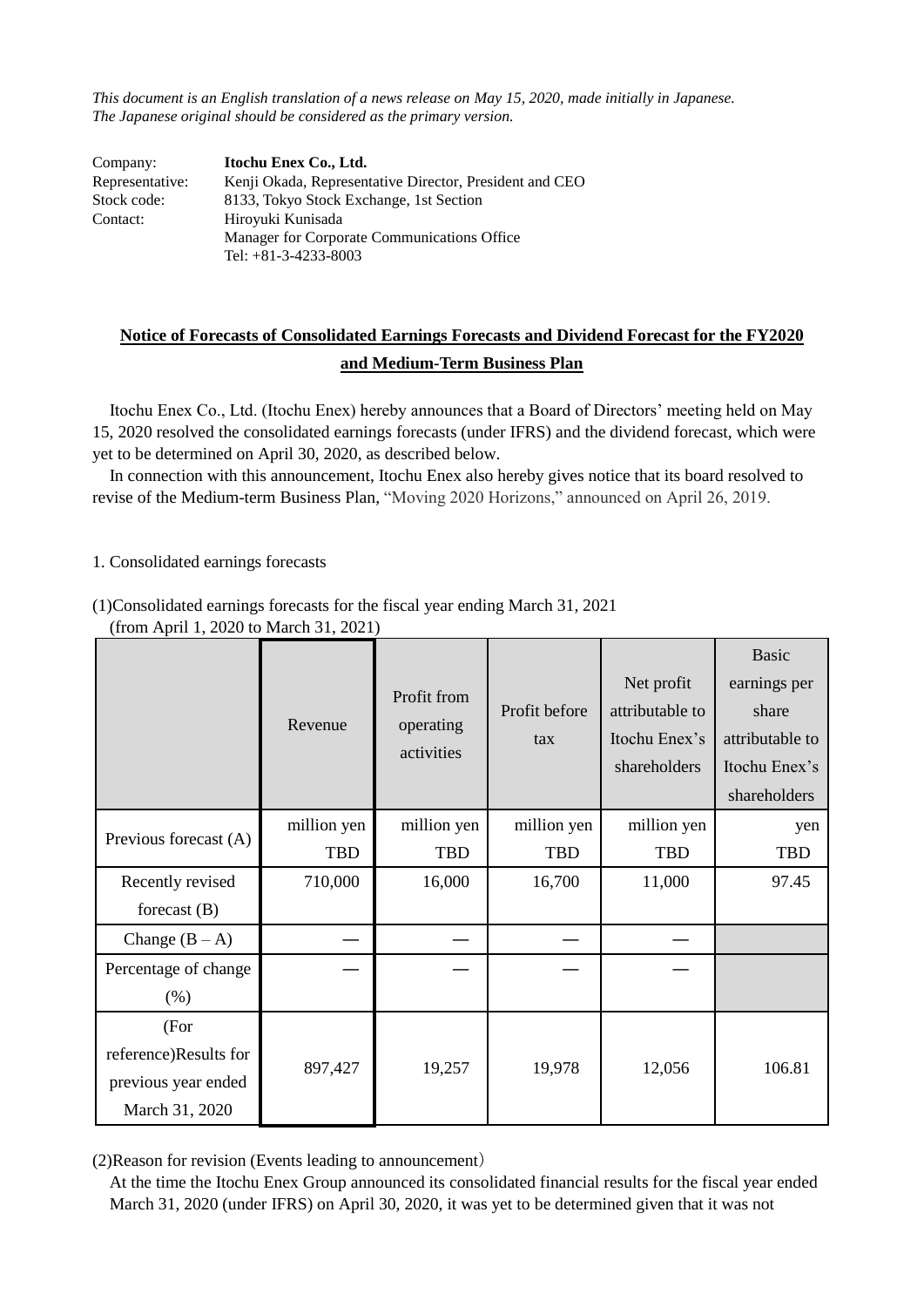possible to reasonably calculate the potential impact of the novel coronavirus disease (COVID-19). Since then, we have carefully examined the situation once again and can now foresee the potential impact on some of our businesses. We, therefore, decided to revise our consolidated earnings forecasts, giving utmost consideration to the current circumstances.

Revenue and profits are expected to fall due to weaker demand for industrial fuel as a result of the stagnation of economic activity and decreased demand for gasoline and falling car sales as people refrain from going out and we have, therefore, reflected these factors in our consolidated earnings forecasts. Even under such conditions, we plan to generate stable revenue and profits because sales for fuel and electricity to households as well as sales of fuel to the logistics sector are expected to remain firm.

If revision of the plan is necessary due to the fallout from the coronavirus crisis or other future developments, we will promptly make an announcement.

### 2. Dividend forecast

|                      | c<br>Annual dividend |            |           |            |            |
|----------------------|----------------------|------------|-----------|------------|------------|
|                      | End of 1Q            | End of Q2  | End of Q3 | Year-end   | Total      |
| Previous forecast    | yen                  | yen        | yen       | yen        | yen        |
| (announced April 30, |                      | <b>TBD</b> |           | <b>TBD</b> | <b>TBD</b> |
| 2020)                |                      |            |           |            |            |
| Recently revised     |                      |            |           | 22.00      |            |
| (announced) forecast |                      | 22.00      |           |            | 44.00      |
| Results for current  |                      |            |           |            |            |
| year                 |                      |            |           |            |            |
| Results for previous |                      |            |           |            |            |
| year ended March     |                      | 21.00      |           | 23.00      | 44.00      |
| 31, 2020             |                      |            |           |            |            |

(1) Details of dividend forecast for the fiscal year ending March 31, 2021

### (2) Dividend policy

We aim to pay stable dividends on an ongoing basis and maintain a consolidated dividend payout ratio of at least 40%. In accordance with our policy of paying stable dividends, we plan to pay an annual dividend for FY2020 of 44 yen, which is the same level as the annual dividend for FY2019, despite the impact of the COVID-19 coronavirus on some of our businesses as explained above.